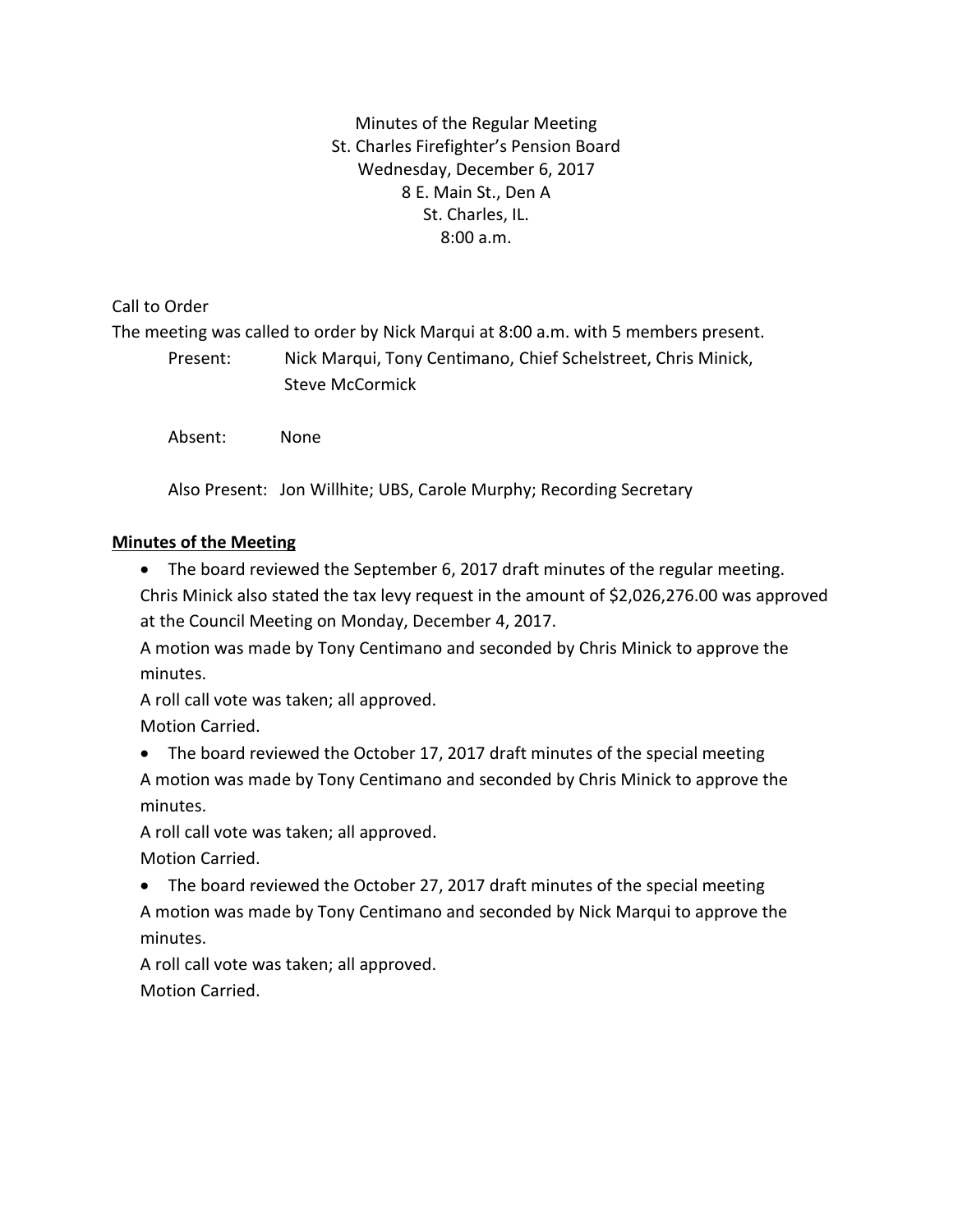#### **Old Business**

# **Ratification of New Benefit Amount for Patrick Mullen**

Attorney Charles Atwell provided Mr. Nick Marqui with an outline of actions to be taken. A certified letter was sent to Mr. Mullen to the address on file. Mr. Minick stated that he had spoken with Mr. Mullen on the phone regarding the letter and has sent payment \$742.70 to the City with a signed copy of the letter for record purposes.

A motion was made by Nick Marqui and seconded by Chief Schelstreet to accept the signed letter by Mr. Mullen acknowledging his new benefit amount and to ratify the new annual benefit amount to Patrick Mullen from \$4223.36 to \$4211.49 making the adjusted amount \$742.70.

A roll call vote was taken; all approved. Motion carried.

#### **New Business**

# **Review/Approve Investments**

Chris Minick distributed and reviewed the rebalancing worksheet which was worked on with Mr. Jon Willhite.

A motion was made by Chris Minick and seconded by Tony Centimano to accept and approve the rebalancing worksheet as of October 16, 2017 which was presented at the October 17, 2017 Special Meeting.

A roll call was taken; all approved.

Motion carried.

Mr. Jon Willhite distributed and in summary reviewed the current investment spreadsheet. Mr. Willhite stated the performance for  $3^{rd}$  quarter was reviewed at the special meeting held on October 17, 2017. Funds are currently in a low volatility environment. The current portfolio is a blend of moderate and moderate aggressive investments.

Consider moving some funds from real estate to Blackrock and RiverFront, with RiverFront having a better total return.

Mr. Minick suggested re-visiting a split in investments.

Mr. Willhite to transfer funds from real estate to other equities, (within the next 2 weeks). Mr. Willhite stated the pension fund is doing well, paying out 4.3% of the portfolio.

Nick Marqui made a motion and seconded by Chris Minick to approve and accept the overview of investments and November 30, 2017 balances as submitted.

A roll call was taken; all approved.

Motion carried.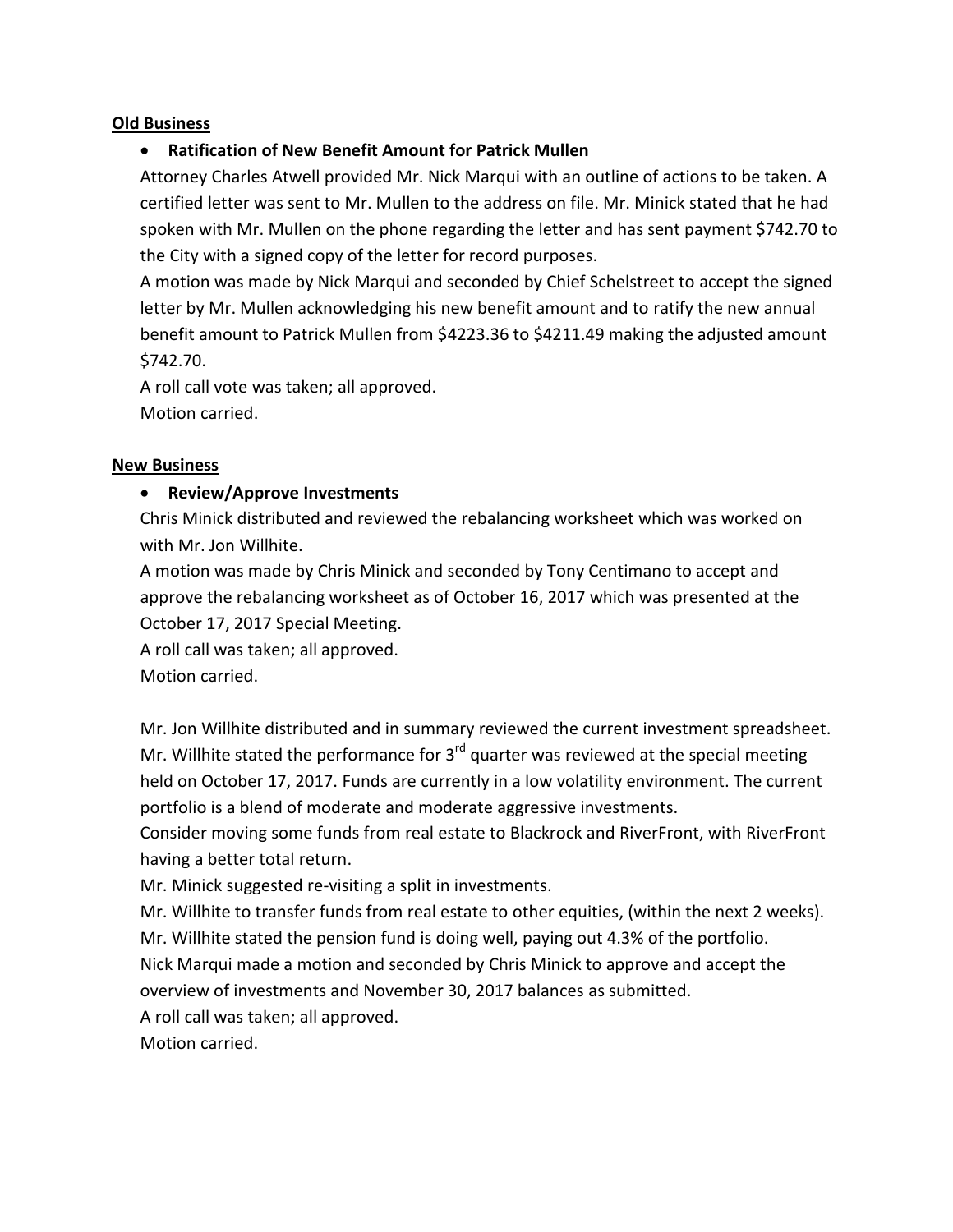#### **Review/Approve Expenditures**

Tony Centimano reviewed the current list of expenditures in the amount of \$77,726.08. A motion was made by Tony Centimano and seconded by Chief Schelstreet to approve expenditures as presented.

A roll call vote was taken; all approved.

Motion Carried.

# **Review and Approve Meeting Dates for 2018**

Meeting dates for 2018 were presented as:

 March 7, 2018 June 6, 2018 September 5, 2018 December 5, 2018 Meeting dates were approved as presented. A motion was made by Nick Marqui and seconded by Chris Minick to approve the meeting

dates for 2018 as presented.

All approved.

Motion Carried.

# **Review and Approve Cost of Living Adjustments**

Cost of Living increases were distributed and reviewed. A motion was made by Chris Minick and seconded by Tony Centimano to accept and approve the cost of living adjustments for 2018 as presented. A roll call vote was taken; all approved. Motion Carried.

# **Review and Approve Annual Audit Report**

Chris Minick reviewed the annual audit report as provided by Sikich date ending April 30, 2017. Reports were distributed at a previous date. A motion was made by Chris Minick and seconded by Tony Centimano to accept and approve the annual audit report as provided. A roll call vote was taken; all approved. Motion Carried.

# **Review and Renew Fiduciary Liability Insurance Policy**

Mr. Greg Kiesewetter of Cook Castle Associates, LLC. could not attend the meeting, but had sent the new policy including the option for a 2 million dollar limit as compared to the current 1 million dollar limit as requested by Chris Minick. This increase would almost double the current premium.

A 1 million dollar limit is sufficient and may revisit the subject at a later date.